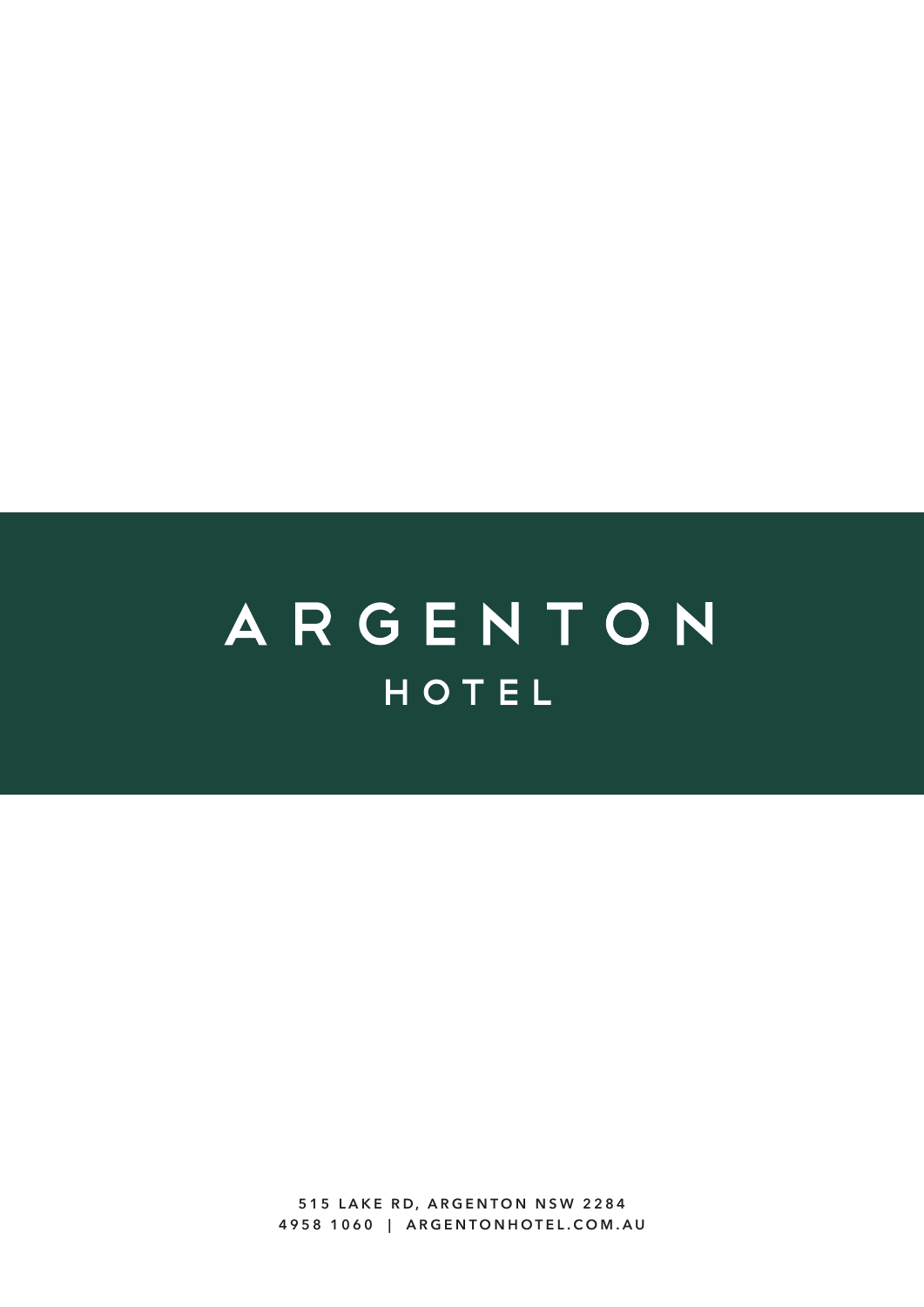#### BREADS —

 $\overline{\phantom{a}}$ 

| <b>GARLIC BREAD VEG GFOA</b>                                     | 9    |
|------------------------------------------------------------------|------|
| Add cheese                                                       | 2    |
| Add cheese & bacon                                               | 3    |
| Add sweet chilli sauce                                           | 2    |
| ST MALO TOASTED SOURDOUGH<br>(4 SLICES) VEG GFOA                 | 14.5 |
| Served with beetroot hummus, avocado, balsamic<br>caramel & EVOO |      |
| Add marinated olives                                             | 5.5  |
| Add gluten free bun option                                       | 2    |
| <b>ROASTED COBB LOAF</b><br>With bacon and mushroom filling      | 20   |

#### SMALL PLATES —

| <b>POPCORN CHICKEN GF</b><br>With house chipotle sauce                                    | 16 |
|-------------------------------------------------------------------------------------------|----|
| <b>FRIED CAULIFLOWER BITES VEG</b><br>With chipotle veganaise                             | 15 |
| <b>TWICE COOKED PORK BELLY BITES GF DF</b><br>With mandarin sauce                         | 16 |
| <b><i>V</i><sub>k</sub>G</b> POT STICKER<br><b>BUFFALO CHICKEN WINGS GF</b><br>With aioli | 16 |
| <b>PREMIUM GRADE SYDNEY ROCK OYSTERS</b>                                                  |    |

| Natural - lemon GF           | 1/2 Doz 22 / Doz 35 |  |
|------------------------------|---------------------|--|
| Kilpatrick - marinated bacon | 1/2 Doz 25 / Doz 39 |  |

SALADS —

| <b>CAESAR GFA</b>                                                                                                                      | 18  |
|----------------------------------------------------------------------------------------------------------------------------------------|-----|
| Cos lettuce, bacon, parmesan, croutons & boiled<br>egg in our classic dressing                                                         |     |
| Add grilled chicken                                                                                                                    | 4.5 |
| Add pan-fried prawns                                                                                                                   | 8   |
| <b>COBB GF</b><br>Cos lettuce, bacon, egg, avocado, blue cheese,<br>cherry tomato, chives and grilled chicken topped<br>with dijonaise | 24  |
| <b>SPICY PRAWN GF</b><br>Wombok, shredded pea, cherry tomato, mint and<br>citrus vinegarette                                           | 24  |
| <b>MEXICAN BEAN V</b><br>Cos lettuce, avocado, cherry tomato, corn,<br>jalapenos and shredded tortilla topped with<br>sour cream       | 20  |

#### $\rightharpoonup$  **PIZZAS**  $\rightharpoonup$

#### *HOUSE STRETCHED (12 INCH)*

| <b>MARGARITA v</b>                                                                                                            | 18  |
|-------------------------------------------------------------------------------------------------------------------------------|-----|
| Confit garlic base with mozzarella, roma tomatoes &<br>mixed herbs                                                            |     |
| <b>BARCELONA GFA DFA</b>                                                                                                      | 24  |
| Prawns, red onion, peppers & baby spinach with a<br>Spanish style sofrito sauce. Finished with sriracha                       |     |
| <b>TEL AVIV VEG GFA</b><br>Charred pumpkin, red onion, baby spinach &<br>peppers with a tomato Napoli sauce & vegan<br>cheese | 21  |
| <b>MEAT LOVERS GFA DFA</b>                                                                                                    | 22  |
| Bacon, brisket, pepperoni & ham with housemade<br>BBQ bourbon sauce                                                           |     |
| <b>HAWAIIAN GFA DFA</b>                                                                                                       | 20  |
| Leg ham & pineapple with a tomato Napoli sauce                                                                                |     |
| <b>PEPPERONI GFA DFA</b>                                                                                                      | 20  |
| Pepperoni with a tomato Napoli sauce                                                                                          |     |
| ADD GLUTEN FREE BASE                                                                                                          | 5   |
| ADD VEGAN CHEESE                                                                                                              | 3.5 |
| <b>PUB CLASSICS</b>                                                                                                           |     |

*WITH ANY 2 CHIPS, MASH, VEG, SALAD AND CHOICE OF SAUCE*

| <b>300G HAND CRUMBED</b><br><b>CHICKEN SCHNITZEL</b>               | 25 |
|--------------------------------------------------------------------|----|
| CHICKEN PARMIGIANA<br>Leg ham, cheese & tomato Napoli sauce topper | 29 |
| <b>CONFIT PORK BELLY</b><br>With crispy crackle                    | 24 |

#### **TOPPERS**

| <b>CREAMY GARLIC PRAWNS</b> |  |
|-----------------------------|--|
| <b>ARGENTON TOPPER</b>      |  |

Cheese cream sauce with bacon and mushrooms

#### **SIDES**

| <b>MASH POTATO GF</b>                 |      |
|---------------------------------------|------|
| <b>BEER BATTERED CHIPS</b>            | 10   |
| <b>BUTTERED SEASONAL VEG V GF DFA</b> | 10.5 |
| <b>GARDEN SALAD V GF DF</b>           |      |

**V VEGETARIAN VEG VEGAN DF DAIRY FREE GF GLUTEN FREE GFOA GLUTEN FREE OPTION AVAILABLE VA VEGETARIAN AVAILABLE DFA DAIRY FREE AVAILABLE GFA GLUTEN FREE AVAILABLE**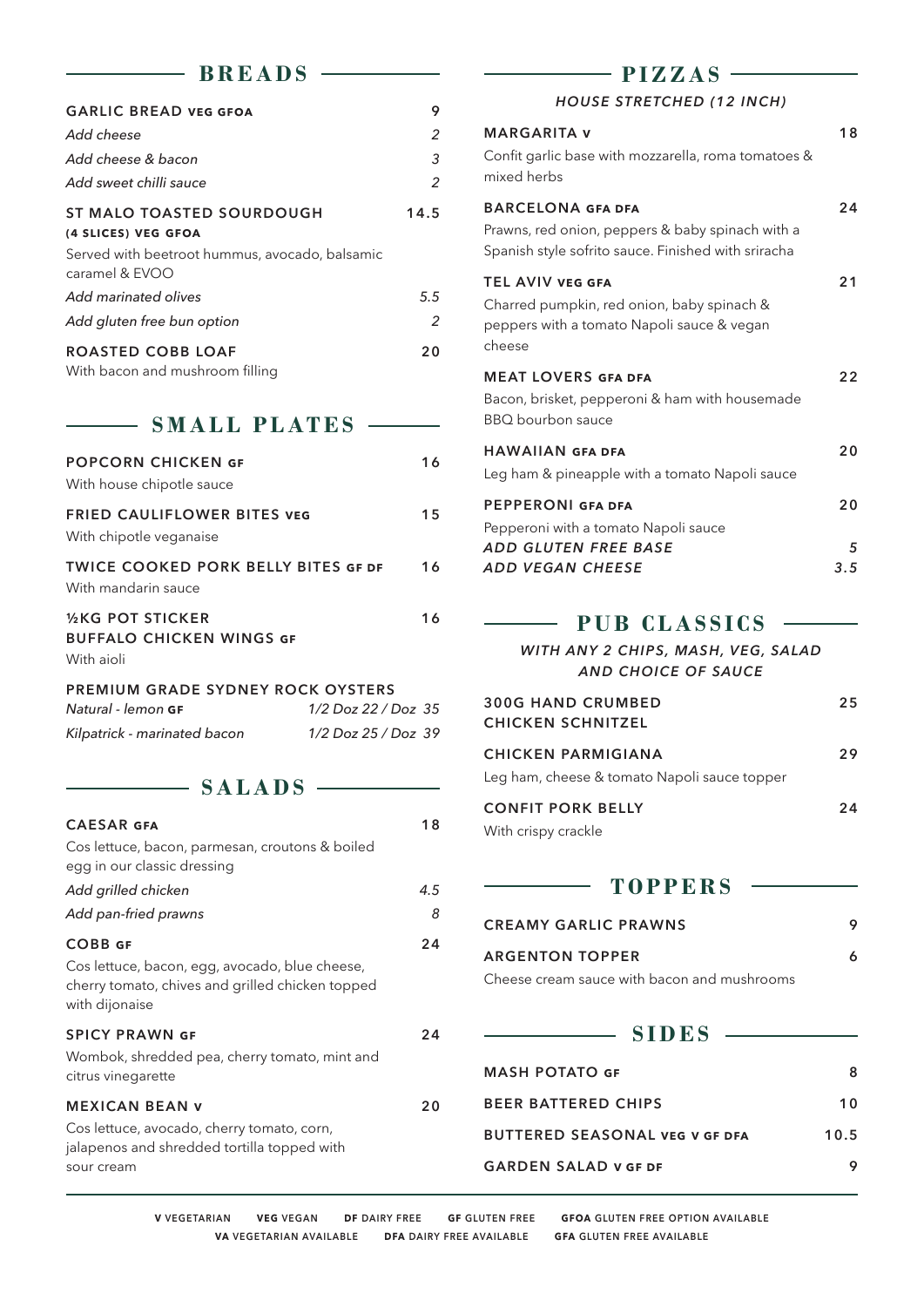#### **BURGERS**

#### *SERVED WITH BEER BATTERED CHIPS*

| <b>ARGY GFA DFA</b><br>Angus beef patty, lettuce, tomato, caramelised<br>onion, house pickle, American style burger sauce &<br>cheese on a St Malo milk bun | 20       |
|-------------------------------------------------------------------------------------------------------------------------------------------------------------|----------|
| SOUTHERN FRIED CHICKEN GFA DFA<br>Buttermilk fried chicken, slaw, buffalo sauce, ranch<br>& cheese on a St Malo milk bun                                    | 20       |
| <b>VEGAN VEG GFA</b><br>Buds patty with lettuce, tomato, caramelised onion<br>and chipotle veganaise                                                        | 20       |
| <b>BRISKET</b><br>Beef brisket with lettuce, tomato, cheese, house<br>pickles & bbq bourbon sauce                                                           | 20       |
| <b>ADD TO ANY BURGER</b><br><b>ADD BACON</b><br>ADD GLUTEN FREE BUN OPTION                                                                                  | 3.5<br>2 |

#### **FOR PREMIUM DRY AGED STEAK CHECK OUT —–**





### ARGENTON

HOTEL

#### **GRILL**

| WITH ANY 2 CHIPS, MASH, VEG, SALAD<br>AND CHOICE OF SAUCE         |    |
|-------------------------------------------------------------------|----|
| 250G CHAR-GRILLED GRAIN FED<br><b>SCOTCH FILLET STEAK GFA DFA</b> | 35 |
| <b>300G CHAR-GRILLED BLACK LABEL</b><br><b>RUMP STEAK GFA DFA</b> | 33 |

#### **SAUCES**

| <b>GRAVY</b>          | 2.5 |
|-----------------------|-----|
| <b>PEPPER</b>         | 2.5 |
| <b>MUSHROOM</b>       | 2.5 |
| <b>DIANNE</b>         | 2.5 |
| <b>GARLIC CREAM</b>   | 2.5 |
| <b>AIOLI</b>          | 2.5 |
| <b>CHIPOTLE AIOLI</b> | 2.5 |
|                       |     |

#### **D E S S E R T S**

| <b>CHURROS</b><br>Cinnamon sugar, raspberry & nutella<br>dipping sauces                                                          | 12.5 |
|----------------------------------------------------------------------------------------------------------------------------------|------|
| <b>FRENCH VANILLA CHEESECAKE</b><br>Raspberry sorbet, crème anglaise & chocolate soil                                            | 12.5 |
| <b>CHOCOLATE BROWNIE SUNDAE</b><br>Warm crumbled brownies topped with vanilla ice<br>cream, whipped cream & warm chocolate sauce | 12.5 |
| \$10 KIDS MENU<br><b>10 YEARS &amp; UNDER ONLY</b><br>INCLUDES MEAL & DESSERT                                                    |      |

**CHICKEN NUGGETS & CHIPS**

**CHEESEBURGER & CHIPS**

**6-INCH HAM & PINEAPPLE PIZZA**

**BATTERED FISH COCKTAILS & CHIPS**

#### **LINGUINE AND MEATBALLS**

| <b>SEAFOOD</b>                                                                                                                       |      |
|--------------------------------------------------------------------------------------------------------------------------------------|------|
| SALT 'N' PEPPER SOUID GF DF<br>Rocket, aioli                                                                                         | 16   |
| <b>POTTED GARLIC PRAWNS (8) GFOA</b><br>In a Spanish style sofrito sauce. Served with<br>St Malo toasted sourdough                   | 24.5 |
| <b>REER RATTERED RARRAMUNDI</b><br>Served with chips, salad & tartare sauce                                                          | 23   |
| <b>DUKKAH CRUSTED SALMON</b><br>With a herbed potato rosti, broccolini and lemon<br>chilli oil                                       | 30   |
| <b>PAN SEARED KINKAWOOKA MUSSSELS</b><br>Garlic, chilli, vine tomatoes and white wine butter<br>sauce served with toasted sour dough | 25   |
| <b>GRILLED BARRAMUNDI FILLET GF DFA</b><br>Smashed chats, fennel, olives, chilli, garlic &<br>tomatoes                               | 27   |

#### $-$  **PASTAS**  $-$

#### *ALL SERVED ON LINGUINE OR SWAP TO GF PASTA \$3*

| <b>MARINARA GFA DFA</b><br>Prawns, squid, mussels & vine tomato in an EVOO,<br>butter & wine sauce   | 2Δ |
|------------------------------------------------------------------------------------------------------|----|
| <b>BOSCAIOLA GFA</b><br>Bacon & mushroom in a garlic cream sauce                                     | 20 |
| <b>VEGGO V GFA DFA</b><br>Roasted pumpkin, mushrooms & baby spinach<br>in a creamy vine tomato sauce | 17 |

**V VEGETARIAN VEG VEGAN DF DAIRY FREE GF GLUTEN FREE GFOA GLUTEN FREE OPTION AVAILABLE VA VEGETARIAN AVAILABLE DFA DAIRY FREE AVAILABLE GFA GLUTEN FREE AVAILABLE**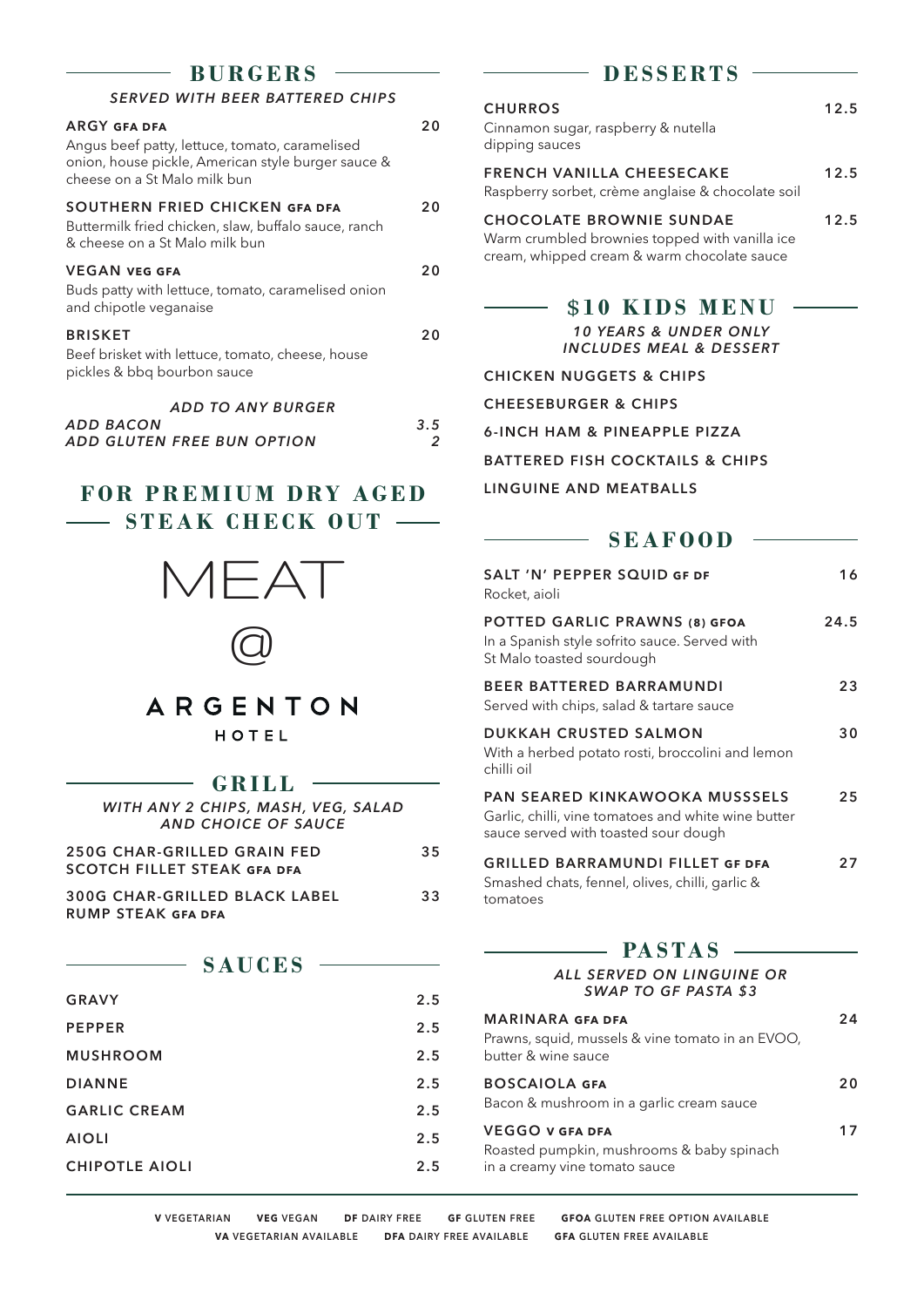# **NIGHTLY SPECIALS**

## **MONDAY NIGHT PIZZA NIGHT 15**

## **TUESDAY NIGHT PASTA NIGHT 15**

**CHEF SPECIAL PASTA WEEKLY** 

## **WEDNESDAY NIGHT SCHNITZEL NIGHT 15**

**WITH CHIPS AND SALAD**

## **THURSDAY NIGHT RUMP NIGHT 18**

**WITH CHIPS AND SALAD**